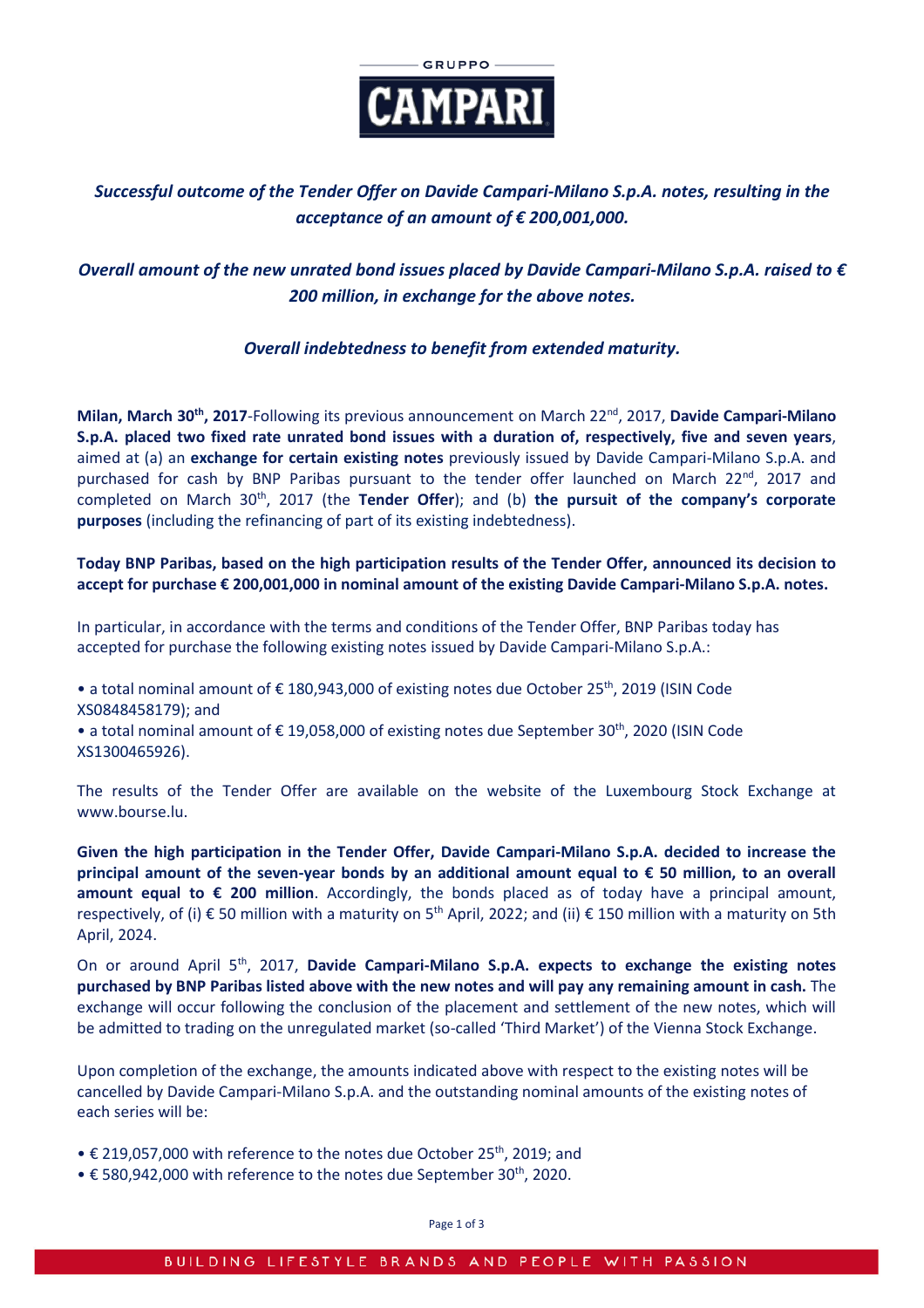**The transaction enables Davide Campari-Milano S.p.A. to optimise its debt structure by extending the average maturity of its liabilities benefitting from the low interest rates on the market.**

*The notes will only be offered and sold outside the United States to institutional investors that are non-U.S. persons under Regulation S and have not been and will not be registered under the U.S. Securities Act of 1933, as amended (the Securities Act), or any other securities laws. The notes may not be offered or sold in the United States, or to, or for the account or benefit of, US persons absent registration or an applicable exemption from registration requirements. This press release shall not constitute an offer to sell the notes or an offer of financial products, nor shall there be any sale of the notes in any state or jurisdiction in which such an offer or sale would be unlawful. No action has been or will be taken to permit a public offering of the notes in any jurisdiction.*

*This press release is not an offer of securities for sale or an offer of financial products in the United States or any other jurisdiction. The securities may not be offered or sold in the United States or to or for the account or benefit of U.S. persons (as such term is defined in Regulation S under the Securities Act) unless registered under the Securities Act or pursuant to an exemption from such registration.* 

*The offering of the notes has not been cleared by the Commissione Nazionale per le Societá e la Borsa (CONSOB), pursuant to Italian securities legislation. Accordingly, the notes have not been and will not be offered, sold or delivered in Italy in a public offering ('offerta al pubblico') except in circumstances which are exempted from the rules on public offerings pursuant to Italian applicable laws and regulations, and the notes may only be offered, sold or delivered in Italy in compliance with all Italian applicable laws and regulations.*

*This press release is directed only (i) at persons who are outside the United Kingdom, (ii) to investment professionals falling within Article 19(5) of the Financial Services and Markets Act 2000 (Financial Promotion) Order 2005, as amended or (ii) at persons falling within Article 49(2) (a) to (d) ('high net worth companies, unincorporated associations, etc.') of the Financial Services and Markets Act 2000 (Financial Promotion) Order 2005, as amended (all such persons together being referred to as 'relevant persons'). This press release must not be acted on or relied on by persons who are not relevant persons. Any investment activity to which this press release relates is reserved for relevant persons only and may only be engaged in by relevant persons.*

#### *Stabilisation/FCA*

### *Not for distribution in the United States*

#### **FOR FURTHER INFORMATION**

| <b>Investor Relations</b>       |                         |                                           |
|---------------------------------|-------------------------|-------------------------------------------|
| <b>Chiara Garavini</b>          | Tel. +39 02 6225 330    | Email: chiara.garavini@campari.com        |
| <b>Francesco Davico Bonino</b>  | Tel. +39 02 6225 689    | Email: francesco.davicobonino@campari.com |
| <b>Elena Tiozzo</b>             | Tel. +39 02 6225 290    | Email: elena.tiozzo@campari.com           |
| <b>Thomas Fahev</b>             | Tel. +44 (0)20 31009618 | Email: thomas.fahey@campari.com           |
| <b>Corporate Communications</b> |                         |                                           |
| <b>Enrico Bocedi</b>            | Tel.: +39 02 6225 680   | Email: enrico.bocedi@campari.com          |